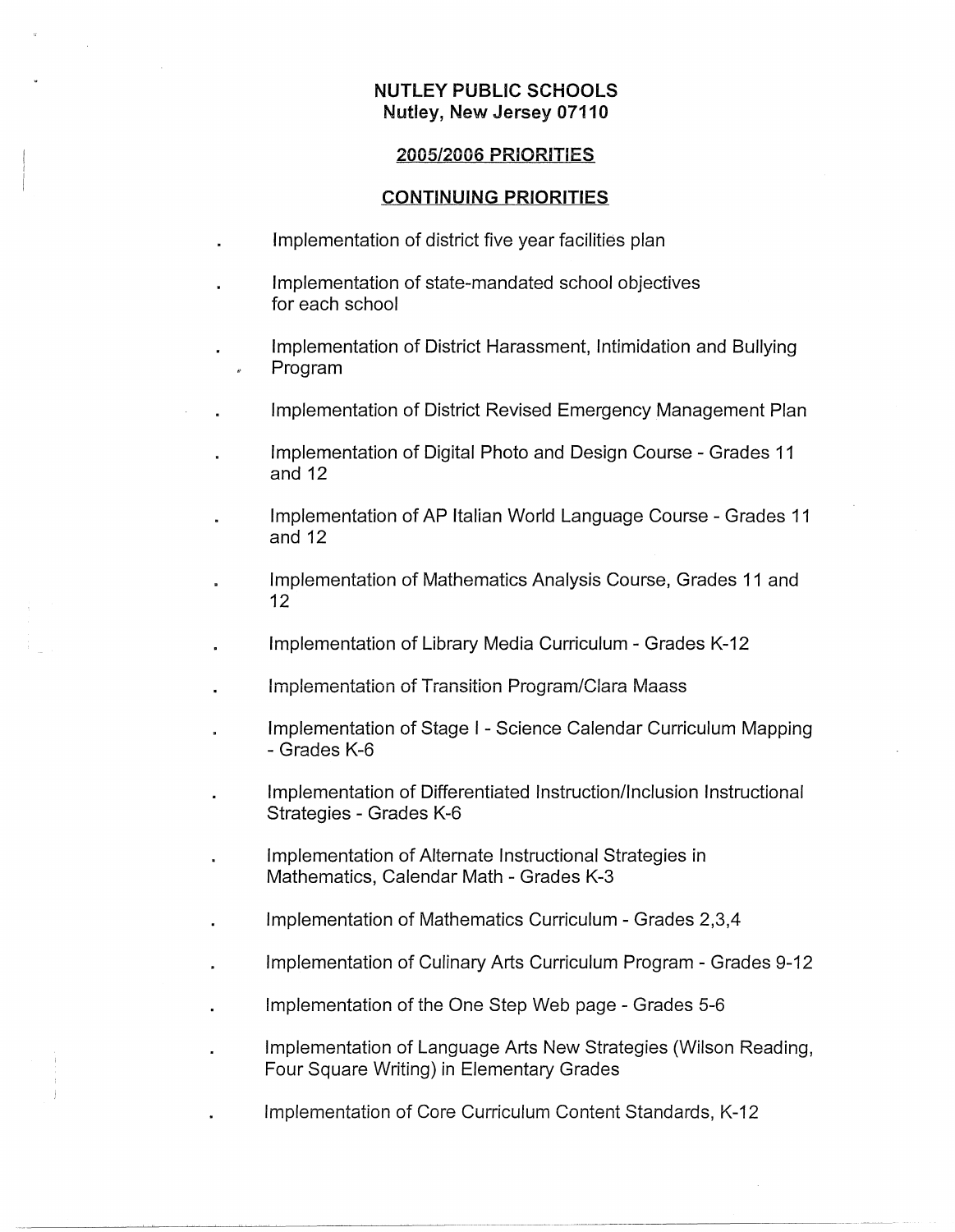### **NEW PRIORITIES**

- Review of Facilities Plan Elementary, Franklin Middle School and Nutley High School
- Review of District Technology Curriculum, K-12
- Review of Computer Courses Grades 7-9
- Development of Curriculum Mapping and Testing in Mathematics Grades 5-8
- Review of Practical (Life Skills) and Performing Arts Curriculum Program - Grades 9-12
- Review of Pre-School Special Education Program
- Review of Primary Reading Curriculum Grades K-3
- Review of Character Education Program Grades 9-12
- Review of Career Education Program Grades 9-12

# **OTHER IMPORTANT CURRICULUM RELATED ITEMS**

- In-service training for K-12 faculty in language arts literacy, mathematics, science, social studies
- In-service training for K-12 faculty in Instructional Theory into Practice(ITIP)
- In-service training for K-12 staff in technology integration and ä web-site development
- In-service training for K-12 staff for I & RS(lntervention and Referral Services) and 504's
- In-service training in Affirmative Action Policies
- In-service training in Harassment, Intimidation and Bullying
- In-service training in Character Education Program
- In-service in Mentoring Program
- In-service training for State assessments (NJASK 3/4, 5,6, 7) GEPA, HSPA and District Terra Nova Tests
	- In-service training in Calendar Math Grade 4